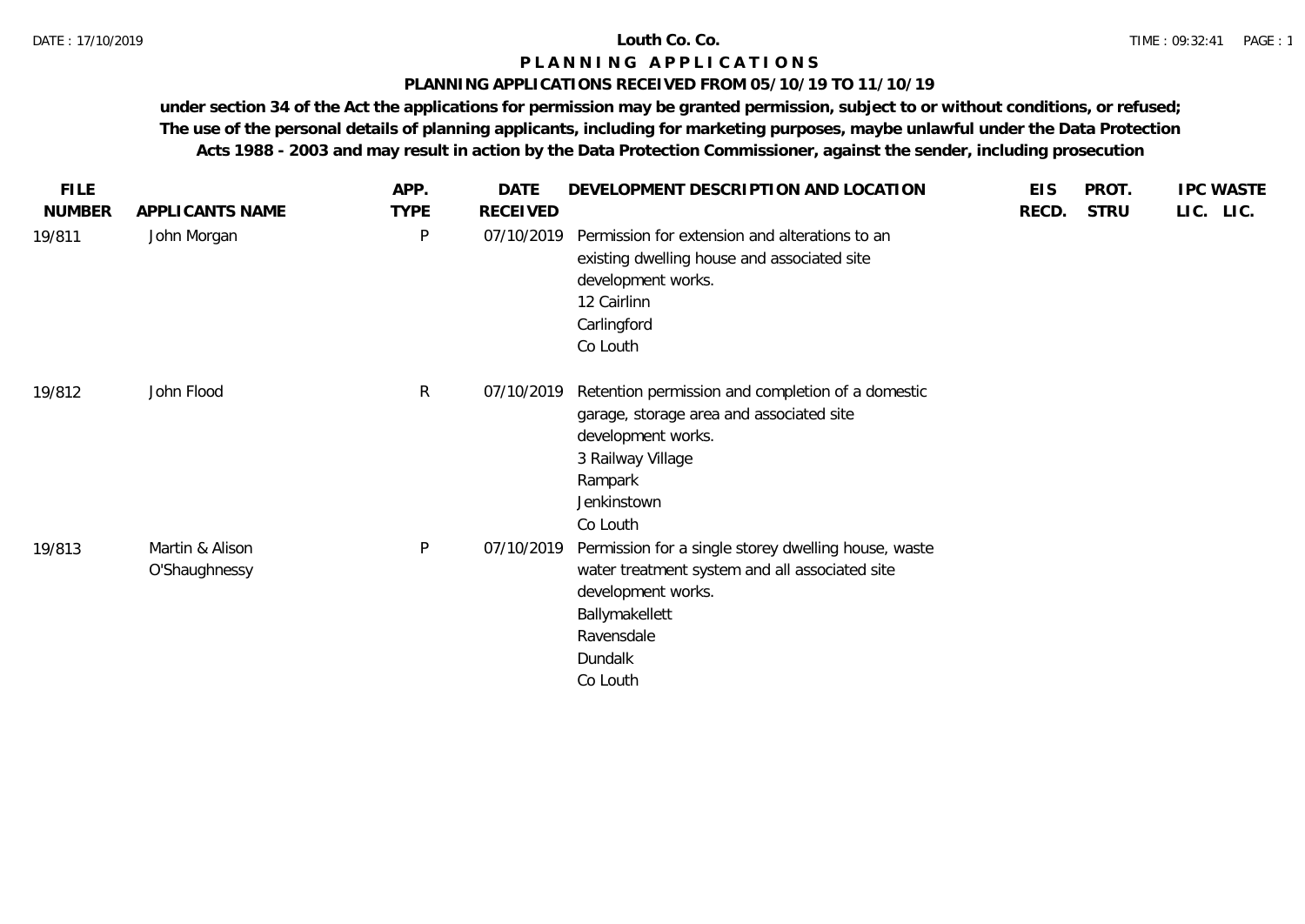## **PLANNING APPLICATIONS RECEIVED FROM 05/10/19 TO 11/10/19**

| <b>FILE</b>   |                         | APP.         | <b>DATE</b>     | DEVELOPMENT DESCRIPTION AND LOCATION                                                                                                                                                                                                                                                                                                             | <b>EIS</b> | PROT.       | <b>IPC WASTE</b> |
|---------------|-------------------------|--------------|-----------------|--------------------------------------------------------------------------------------------------------------------------------------------------------------------------------------------------------------------------------------------------------------------------------------------------------------------------------------------------|------------|-------------|------------------|
| <b>NUMBER</b> | APPLICANTS NAME         | <b>TYPE</b>  | <b>RECEIVED</b> |                                                                                                                                                                                                                                                                                                                                                  | RECD.      | <b>STRU</b> | LIC. LIC.        |
| 19/814        | Oisin and Anna Duffy    | P            | 07/10/2019      | Permission for the renovation of an existing<br>protected structure, listed as LHS011-035 in the<br>Louth County Development Plan, to include repair of<br>the external render, repairs and thermal upgrade of<br>the building fabric, amendments to the internal<br>layout and all associated site works.<br>Packenham Hall<br>Muff<br>Co Louth |            |             |                  |
| 19/815        | <b>Patrice Matthews</b> | $\mathsf{P}$ | 07/10/2019      | Permission for a new dwelling house with adjoining<br>granny flat, domestic garage, waste water treatment<br>system and all associated site development works.<br><b>Bolies</b><br>Williamstown<br>Castlebellingham<br>Co Louth                                                                                                                  |            |             |                  |
| 19/816        | Seamus Murphy           | $\mathsf{P}$ | 07/10/2019      | Permission for the change of use of existing retail<br>unit and first floor apartment to revert back to a<br>dwelling house including external alterations.<br>68 Bridge Street<br>Dundalk<br>Co Louth                                                                                                                                           |            |             |                  |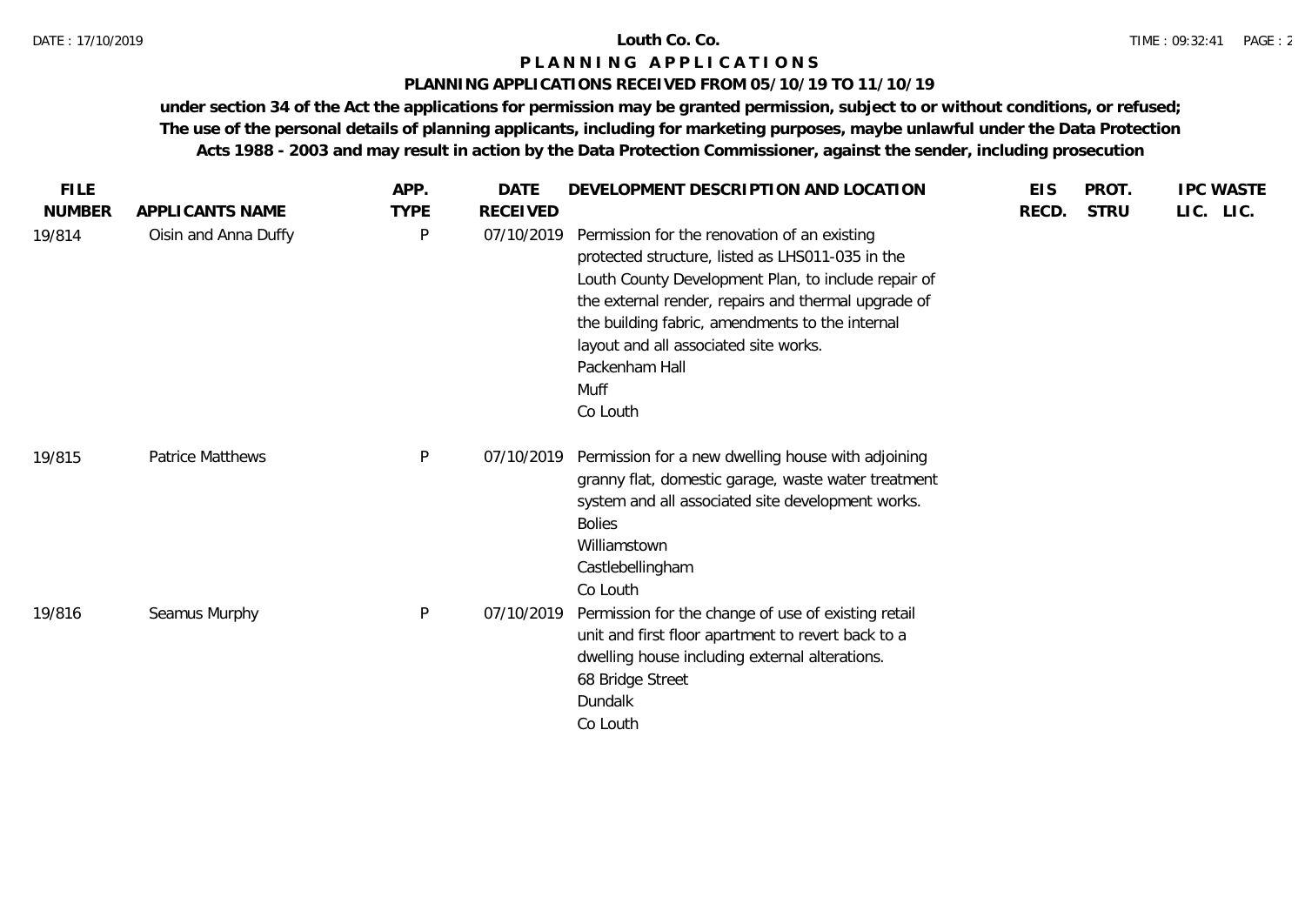## **PLANNING APPLICATIONS RECEIVED FROM 05/10/19 TO 11/10/19**

| <b>FILE</b><br><b>NUMBER</b> | APPLICANTS NAME                       | APP.<br><b>TYPE</b> | <b>DATE</b><br><b>RECEIVED</b> | DEVELOPMENT DESCRIPTION AND LOCATION                                                                                                                                                                                                           | <b>EIS</b><br>RECD. | PROT.<br><b>STRU</b> | <b>IPC WASTE</b><br>LIC. LIC. |
|------------------------------|---------------------------------------|---------------------|--------------------------------|------------------------------------------------------------------------------------------------------------------------------------------------------------------------------------------------------------------------------------------------|---------------------|----------------------|-------------------------------|
| 19/817                       | Daniel Holland                        | P                   | 07/10/2019                     | Permission for the demolition of existing outhouses<br>and the construction of single storey extension with<br>a flat roof to the rear of existing dwelling and all<br>ancillary site works.<br>10 Stapleton Place<br>Dundalk<br>Co Louth      |                     |                      |                               |
| 19/818                       | Stephanie Ledwith                     | P                   | 07/10/2019                     | Permission for the demolition of the existing two<br>storey extension and the construction of a new two<br>storey extension to the rear of the existing dwelling<br>and all ancillary site works.<br>30 Stapleton Place<br>Dundalk<br>Co Louth |                     |                      |                               |
| 19/819                       | Marie Sherry                          | $\mathsf{P}$        | 07/10/2019                     | Permission for a new detached home care<br>dwelling/granny flat to rear of existing house.<br>6 Toberona Cottages<br>Toberona<br>Dundalk<br>Co Louth                                                                                           |                     |                      |                               |
| 19/821                       | Tony McQuillan and Gráinne<br>Sheeran | P                   | 07/10/2019                     | Permission for 77.6m2 detached domestic garage to<br>the side of existing dwelling including all associated<br>site works.<br>The Burren<br>Bawntaffe<br>Monasterboice<br>Co Louth                                                             |                     |                      |                               |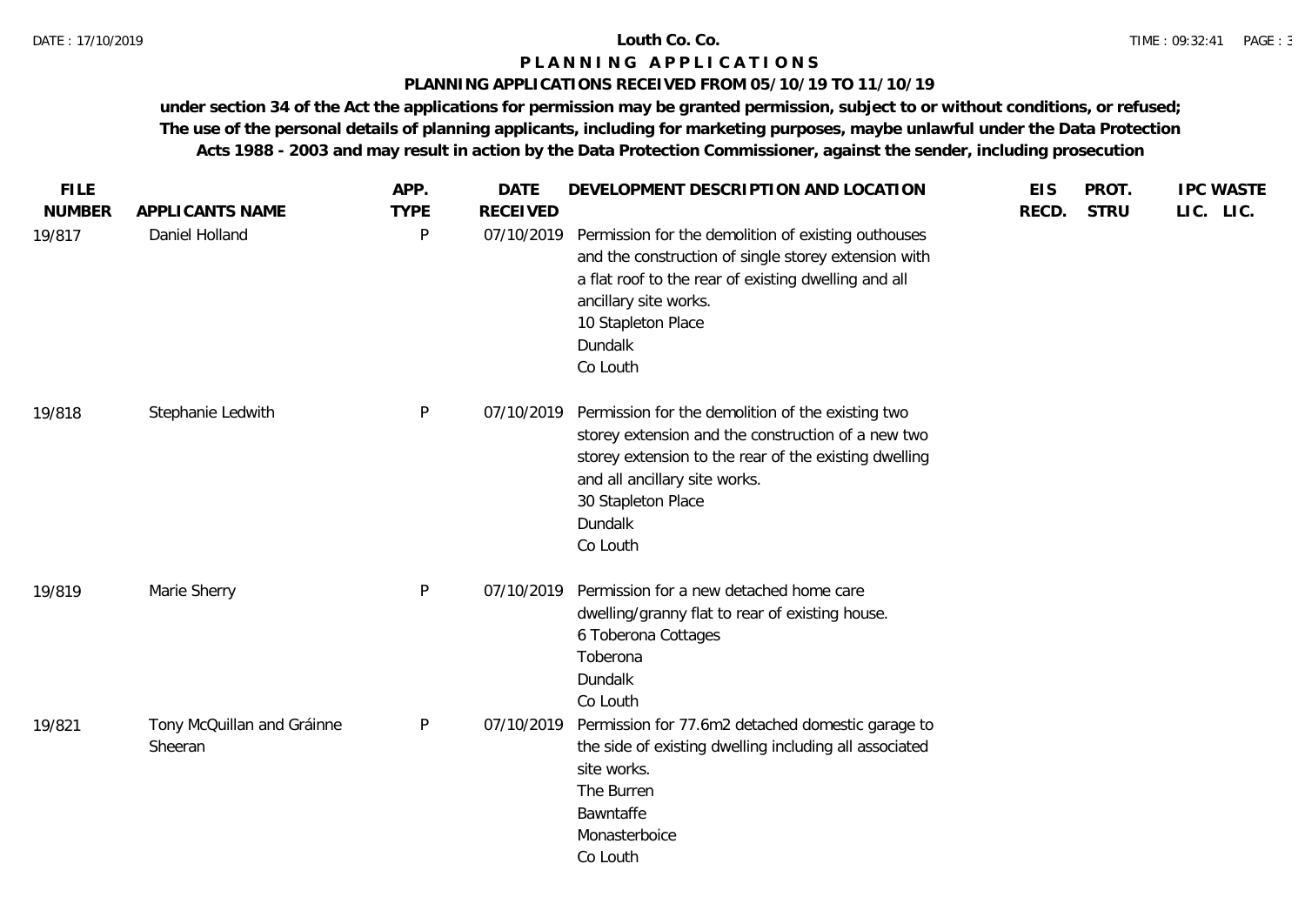## **PLANNING APPLICATIONS RECEIVED FROM 05/10/19 TO 11/10/19**

| <b>FILE</b>   |                   | APP.         | <b>DATE</b>     | DEVELOPMENT DESCRIPTION AND LOCATION                                                                                                                                                                                                                                                                | <b>EIS</b> | PROT.       | <b>IPC WASTE</b> |
|---------------|-------------------|--------------|-----------------|-----------------------------------------------------------------------------------------------------------------------------------------------------------------------------------------------------------------------------------------------------------------------------------------------------|------------|-------------|------------------|
| <b>NUMBER</b> | APPLICANTS NAME   | <b>TYPE</b>  | <b>RECEIVED</b> |                                                                                                                                                                                                                                                                                                     | RECD.      | <b>STRU</b> | LIC. LIC.        |
| 19/822        | Jennifer Craven   | $\mathsf{P}$ | 07/10/2019      | Permission for extension & alterations to an existing<br>dwelling house, relocation of existing vehicular<br>entrance and associated site development works.<br>Dublin Road<br>Haggardstown<br>Dundalk<br>Co Louth                                                                                  |            |             |                  |
| 19/823        | Jonathan Flemming | P            | 07/10/2019      | Permission for proposed 2 storey dwelling house,<br>detached domestic garage/store, installation of<br>proprietary waste water treatment<br>system/percolation area, onsite well, new vehicular<br>access from public road together with associated site<br>works.<br>Smarmore<br>Ardee<br>Co Louth |            |             |                  |
| 19/824        | The Cox Family    | P            | 07/10/2019      | Permission for three vehicle and pedestrian accesses<br>from the proposed Mount Avenue Link Road<br>(Permitted under Part 8 Planning and Development<br>Regulations).<br>Lisnawully<br>Mount Avenue<br>Dundalk<br>Co Louth                                                                          |            |             |                  |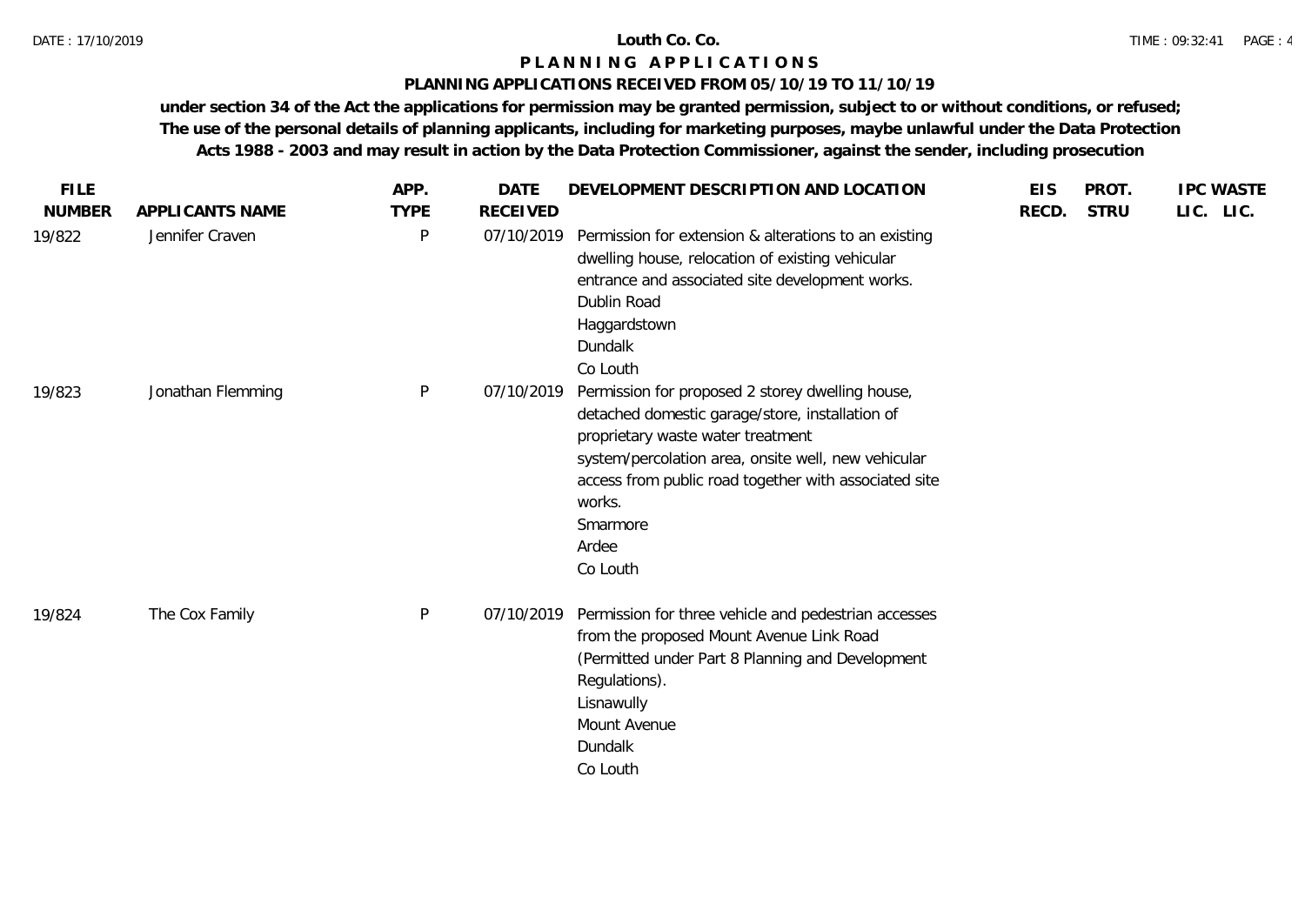## **PLANNING APPLICATIONS RECEIVED FROM 05/10/19 TO 11/10/19**

| <b>FILE</b>   |                          | APP.         | <b>DATE</b>     | DEVELOPMENT DESCRIPTION AND LOCATION                                                                                                                                                                                                                                                                                                                                                                                                                                                                                                                                                                                     | <b>EIS</b> | PROT.       | <b>IPC WASTE</b> |
|---------------|--------------------------|--------------|-----------------|--------------------------------------------------------------------------------------------------------------------------------------------------------------------------------------------------------------------------------------------------------------------------------------------------------------------------------------------------------------------------------------------------------------------------------------------------------------------------------------------------------------------------------------------------------------------------------------------------------------------------|------------|-------------|------------------|
| <b>NUMBER</b> | APPLICANTS NAME          | <b>TYPE</b>  | <b>RECEIVED</b> |                                                                                                                                                                                                                                                                                                                                                                                                                                                                                                                                                                                                                          | RECD.      | <b>STRU</b> | LIC. LIC.        |
| 19/825        | Anthony & Suzanne Deegan | R            | 07/10/2019      | Retention and Permission: Retention will consist of<br>change of use of existing domestic garage as<br>granted under planning ref. 33/308 to habitable<br>accommodation as constructed, and permission to<br>use as habitable accommodation associated with the<br>main dwelling by constructing a linking structure<br>from the existing main house to the existing<br>accommodation with all associated site development<br>works.<br>112 Gleann Alainn<br>Tullyallen<br>Drogheda<br>Co Louth                                                                                                                          |            |             |                  |
| 19/826        | Ardee Leisure Ltd.       | $\mathsf{P}$ | 07/10/2019      | Permission for the demolition of existing derelict<br>residence and the construction of 18 no. apartment<br>in 2 blocks of 9 each. Block A: Ground floor 2 no. 2<br>bed apartments and 1 no. 1 bed apartment. First<br>floor and second floor 6 no. 1 bed duplex<br>apartments. Block B: Ground floor 2 no. 2 bed<br>apartments. First floor and second floor 3 no. studio<br>apartments with 1 no. 1bed at first floor level. Total<br>number of units in Block A & B is 18 apartments<br>with car parking to front and open space garden to<br>rear including bicycle and bin storage.<br>Ashwalk<br>Ardee<br>Co Louth |            |             |                  |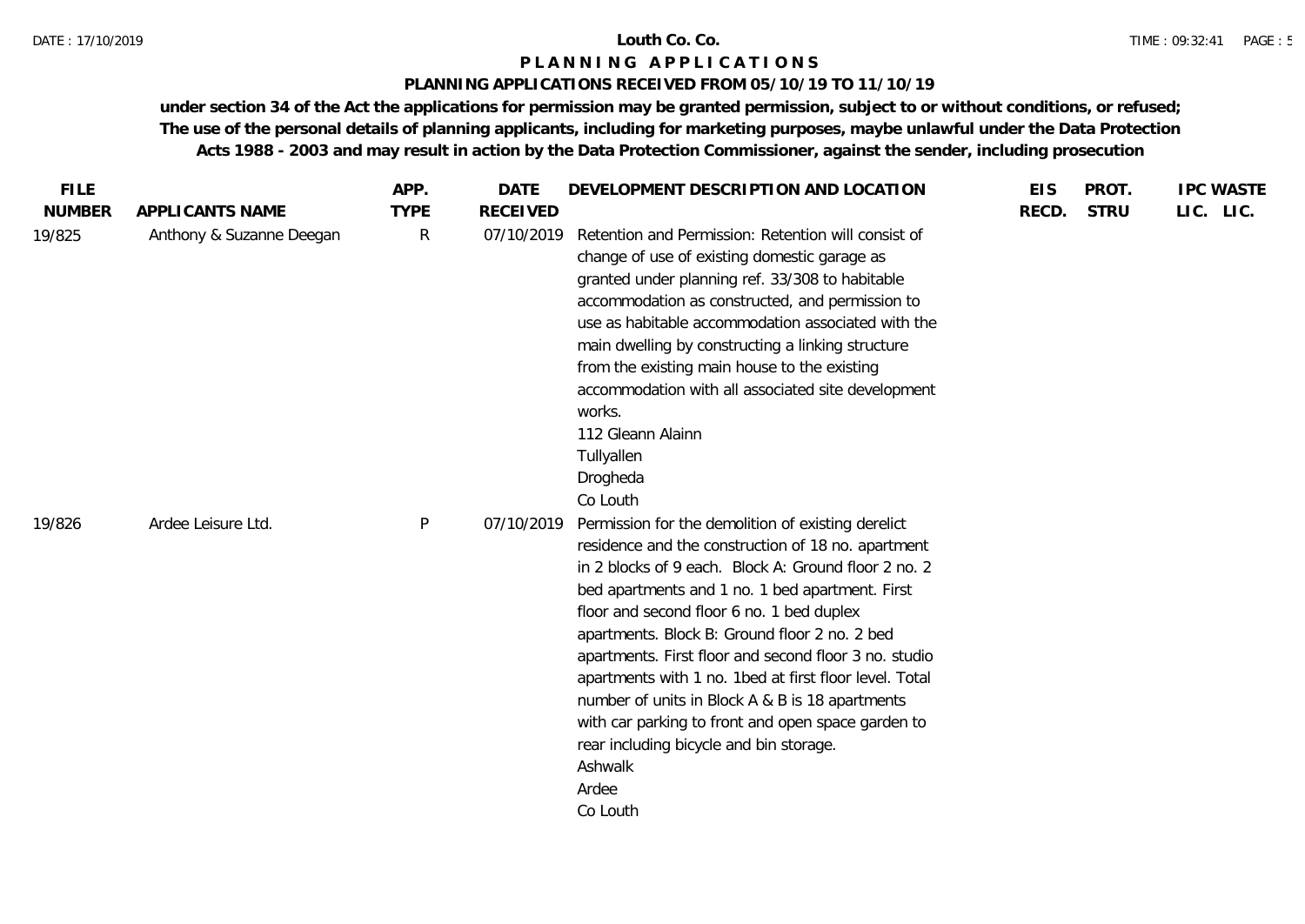### **PLANNING APPLICATIONS RECEIVED FROM 05/10/19 TO 11/10/19**

| <b>FILE</b>   |                      | APP.        | <b>DATE</b>     | DEVELOPMENT DESCRIPTION AND LOCATION                                                                                                                                                                                                                                                                                                                                                                                                      | <b>EIS</b> | PROT.       | <b>IPC WASTE</b> |
|---------------|----------------------|-------------|-----------------|-------------------------------------------------------------------------------------------------------------------------------------------------------------------------------------------------------------------------------------------------------------------------------------------------------------------------------------------------------------------------------------------------------------------------------------------|------------|-------------|------------------|
| <b>NUMBER</b> | APPLICANTS NAME      | <b>TYPE</b> | <b>RECEIVED</b> |                                                                                                                                                                                                                                                                                                                                                                                                                                           | RECD.      | <b>STRU</b> | LIC. LIC.        |
| 19/827        | Robert Butler        | P           | 08/10/2019      | Permission to construct a single storey double<br>domestic garage and upgrade existing balcony area,<br>both to the front elevation. Also permission to<br>construct a new vehicular entrance to the site and all<br>associated site development works and services.<br>Mountain Park<br>Carlingford<br>Co Louth                                                                                                                          |            |             |                  |
| 19/828        | Áine & Donal O'Brien | P           | 08/10/2019      | Permission to erect a single storey extension to the<br>side and rear of existing two storey dwelling.<br>Demolition of existing attached single storey garage<br>to the side and rear of existing dwelling,<br>modifications to front and side elevations including<br>additional windows with internal modifications also<br>and all associated site development works and<br>services.<br>157 Ard Easmuinn Road<br>Dundalk<br>Co Louth |            |             |                  |
| 19/829        | Hanna Soraghan       | P           | 08/10/2019      | Permission for new dwelling house, detached<br>domestic garage, effluent treatment plant and<br>percolation area and all associated site works.<br>Tates and Carrans Park<br>Dundalk<br>Co Louth                                                                                                                                                                                                                                          |            |             |                  |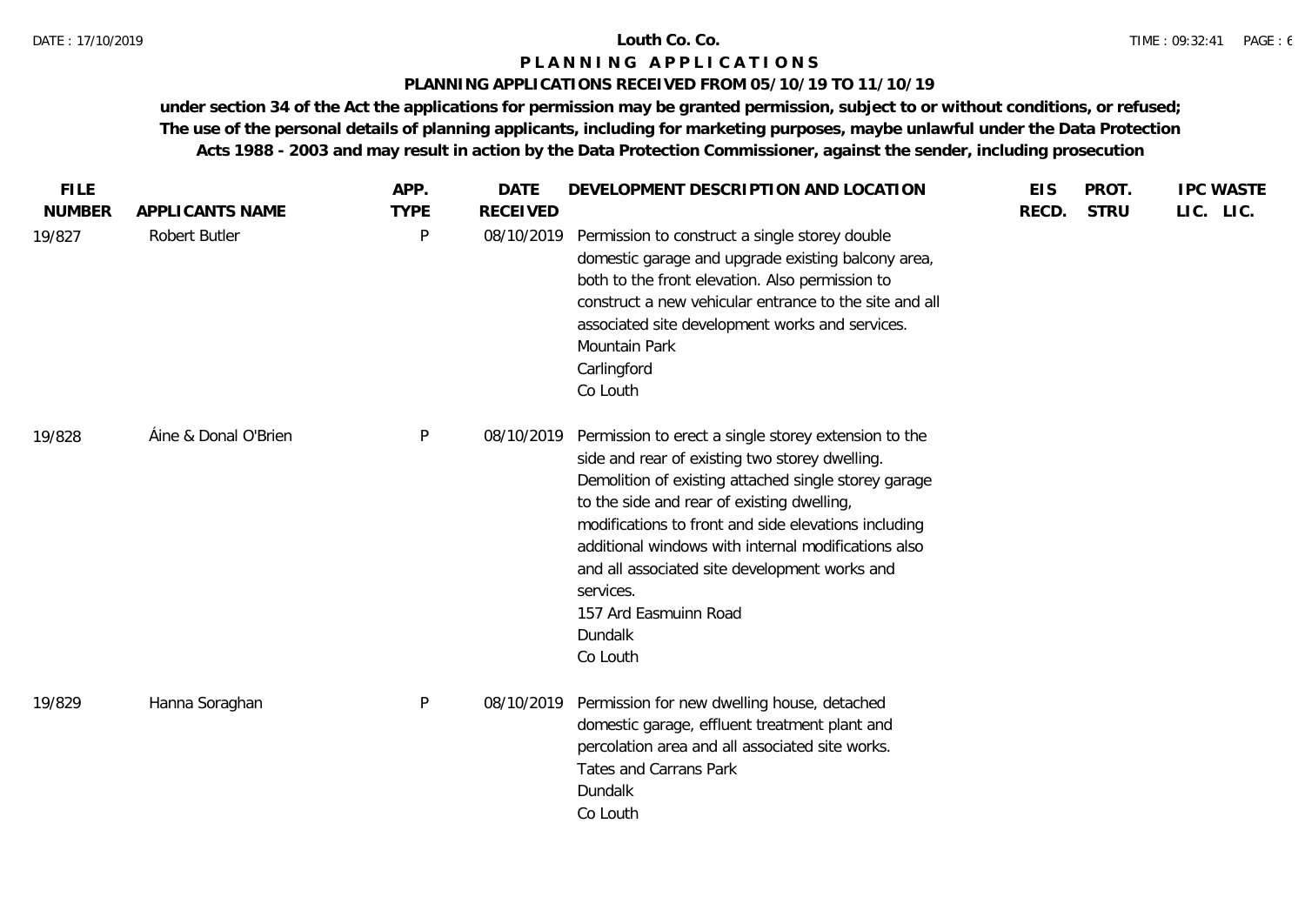## **PLANNING APPLICATIONS RECEIVED FROM 05/10/19 TO 11/10/19**

| <b>FILE</b>   |                     | APP.         | <b>DATE</b>     | DEVELOPMENT DESCRIPTION AND LOCATION                                                                                                                                                                                                               | <b>EIS</b> | PROT.       | <b>IPC WASTE</b> |  |
|---------------|---------------------|--------------|-----------------|----------------------------------------------------------------------------------------------------------------------------------------------------------------------------------------------------------------------------------------------------|------------|-------------|------------------|--|
| <b>NUMBER</b> | APPLICANTS NAME     | <b>TYPE</b>  | <b>RECEIVED</b> |                                                                                                                                                                                                                                                    | RECD.      | <b>STRU</b> | LIC. LIC.        |  |
| 19/830        | Christine Gallagher | $\mathsf{P}$ | 09/10/2019      | Permission for the demolition of a crèche and the<br>construction of a new 2 bedroom, single storey<br>dwelling house, with attic store and associated site<br>development works.<br>1, 2 & 3 Seaview Terrace<br>Newry Road<br>Dundalk<br>Co Louth |            |             |                  |  |
| 19/831        | Seamus Agnew        | $\mathsf{R}$ | 10/10/2019      | Retention permission for the importation of fill to<br>raise ground levels and outline planning permission<br>for a dwelling house to the rear of dwelling house.<br>Cois Inbhir<br>Point Road<br>Dundalk<br>Co Louth                              |            |             |                  |  |
| 19/832        | Kelly Mullen        | $\mathsf{P}$ | 10/10/2019      | Permission sought for dwelling house, waste water<br>treatment system and percolation area and all<br>associated site works.<br>Johnstown<br>Togher<br>Co Louth                                                                                    |            |             |                  |  |
| 19/833        | Angela Breen        | $\mathsf{R}$ | 10/10/2019      | Retention permission sought for front porch and side<br>extension to existing dwelling house.<br>1 Cherry Brook Drive<br>Drogheda<br>Co Louth                                                                                                      |            |             |                  |  |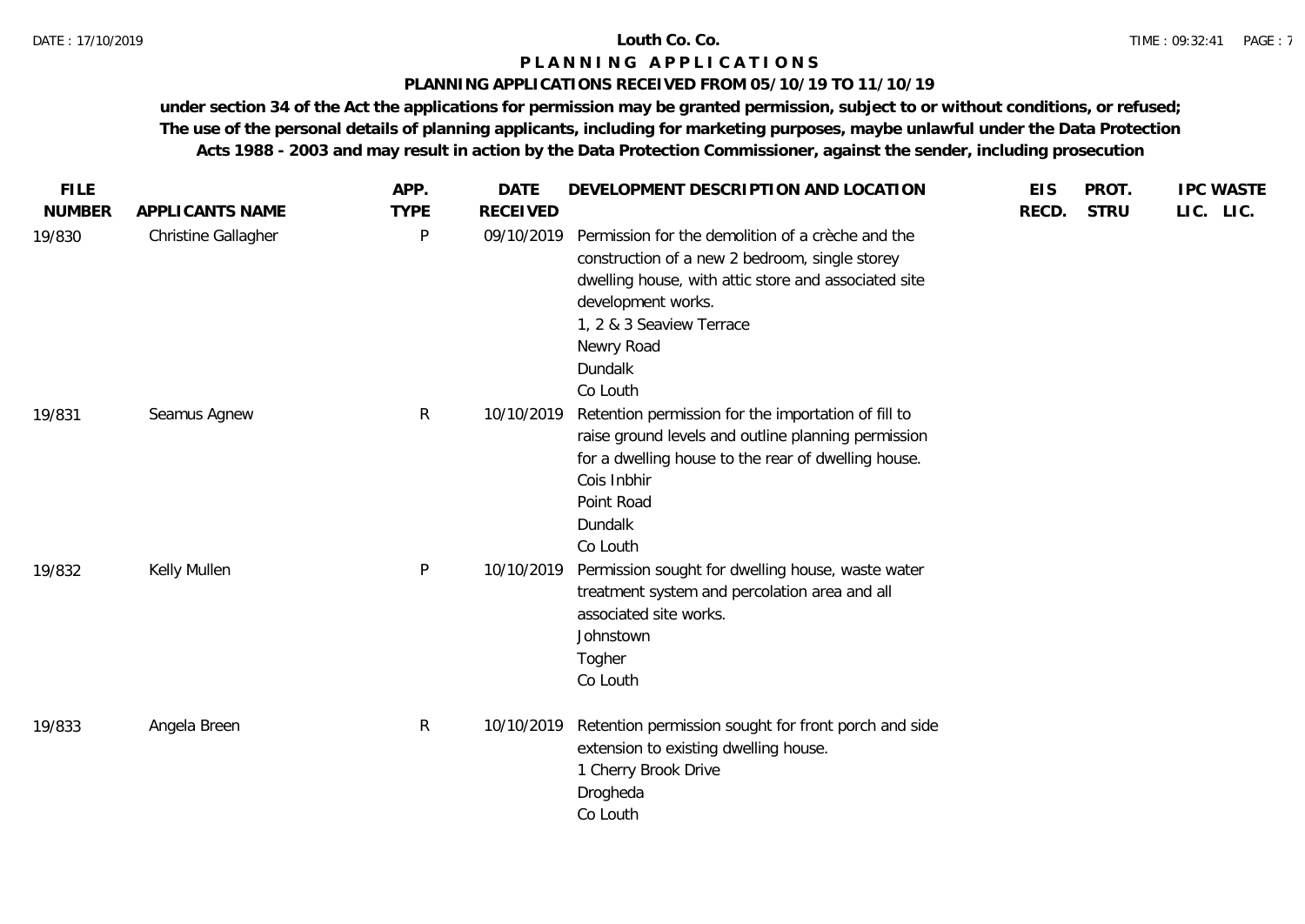## **PLANNING APPLICATIONS RECEIVED FROM 05/10/19 TO 11/10/19**

| <b>FILE</b>   |                          | APP.        | DATE            | DEVELOPMENT DESCRIPTION AND LOCATION                     | <b>EIS</b> | PROT.       | <b>IPC WASTE</b> |
|---------------|--------------------------|-------------|-----------------|----------------------------------------------------------|------------|-------------|------------------|
| <b>NUMBER</b> | APPLICANTS NAME          | <b>TYPE</b> | <b>RECEIVED</b> |                                                          | RECD.      | <b>STRU</b> | LIC. LIC.        |
| 19/834        | Brugha Developments Ltd. | $\sf P$     | 11/10/2019      | Permission for development on a site of 0.5779 ha        |            |             |                  |
|               |                          |             |                 | at and to the rear of no.'s 51-55 Hardman's Gardens.     |            |             |                  |
|               |                          |             |                 | Permission is sought for the demolition of the 5         |            |             |                  |
|               |                          |             |                 | derelict 2 storey cottages at the site, the clearance of |            |             |                  |
|               |                          |             |                 | all overgrown vegetation and the development of a        |            |             |                  |
|               |                          |             |                 | mixed use scheme ranging in height from 2 no.            |            |             |                  |
|               |                          |             |                 | storeys to 5 no. storeys with basement level. The        |            |             |                  |
|               |                          |             |                 | development proposes: 40 no. residential units,          |            |             |                  |
|               |                          |             |                 | comprising 7 no. houses (all 2 bed with rooftop PV       |            |             |                  |
|               |                          |             |                 | arrays in 2 no. terraces) and 33 no. apartments (2       |            |             |                  |
|               |                          |             |                 | no. 1 bed, 28 no. 2 bed and 3 no. 3 bed in 2 no.         |            |             |                  |
|               |                          |             |                 | connected blocks, with balconies visible on all          |            |             |                  |
|               |                          |             |                 | elevations); commercial building (500.7sqm),             |            |             |                  |
|               |                          |             |                 | comprising pharmacy (72.2 sqm), café/bakery              |            |             |                  |
|               |                          |             |                 | selling hot and cold food for consumption on and off     |            |             |                  |
|               |                          |             |                 | the premises (83.5sqm), medical centre (275sqm)          |            |             |                  |
|               |                          |             |                 | and communal circulation space (70sqm); the              |            |             |                  |
|               |                          |             |                 | creation of a new multi-modal entrance onto              |            |             |                  |
|               |                          |             |                 | Hardman's Gardens and a pedestrian and cycle             |            |             |                  |
|               |                          |             |                 | entrance at Scarlet Crescent; 52 no. car parking         |            |             |                  |
|               |                          |             |                 | spaces at basement and street levels; 135 no. cycle      |            |             |                  |
|               |                          |             |                 | parking spaces at basement level and in 2 no.            |            |             |                  |
|               |                          |             |                 | locations at street level; landscaping; substation; and  |            |             |                  |
|               |                          |             |                 | all other ancillary site development works including     |            |             |                  |
|               |                          |             |                 | lighting, boundary treatments and services.              |            |             |                  |
|               |                          |             |                 | 51-55 Hardman's Gardens                                  |            |             |                  |
|               |                          |             |                 | Drogheda                                                 |            |             |                  |
|               |                          |             |                 | Co Louth                                                 |            |             |                  |
|               |                          |             |                 |                                                          |            |             |                  |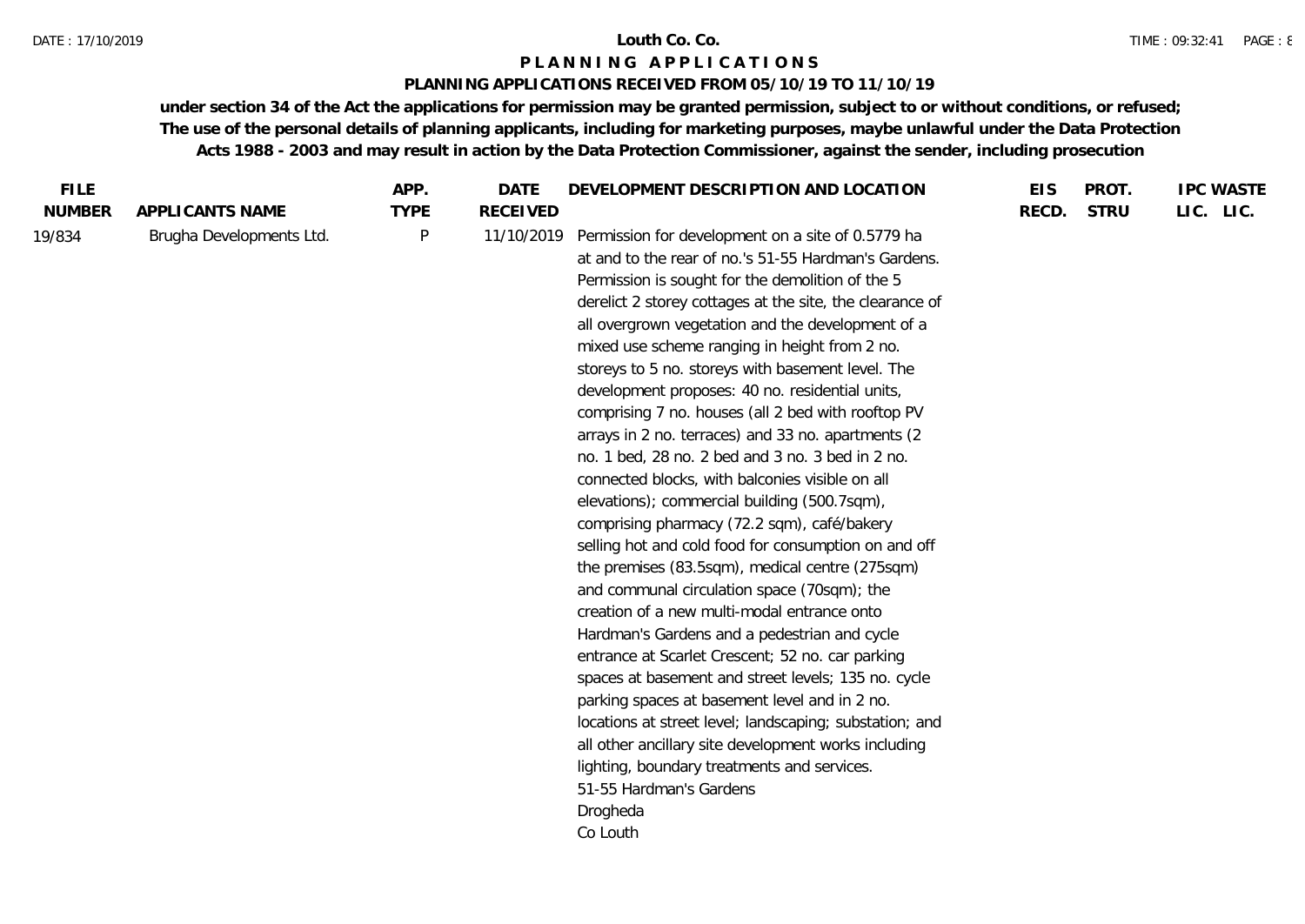### **PLANNING APPLICATIONS RECEIVED FROM 05/10/19 TO 11/10/19**

| <b>FILE</b><br><b>NUMBER</b> | APPLICANTS NAME   | APP.<br><b>TYPE</b> | <b>DATE</b><br><b>RECEIVED</b> | DEVELOPMENT DESCRIPTION AND LOCATION                                                                                                                                                                                                                                                                                                                                                                | <b>EIS</b><br>RECD. | PROT.<br><b>STRU</b> | <b>IPC WASTE</b><br>LIC. LIC. |
|------------------------------|-------------------|---------------------|--------------------------------|-----------------------------------------------------------------------------------------------------------------------------------------------------------------------------------------------------------------------------------------------------------------------------------------------------------------------------------------------------------------------------------------------------|---------------------|----------------------|-------------------------------|
| 19/835                       | Michael Brennan   | $\mathsf C$         | 11/10/2019                     | Permission consequent on the grant of Outline<br>Permission, Planning Ref. No. 16/367. The<br>development consists of the demolition of existing<br>derelict dwelling house, construction of one new<br>dwelling house, relocation of existing entrance on<br>site to northern end of site, new waste water<br>disposal system and all associated site works.<br>Millgrange<br>Greenore<br>Co Louth |                     |                      |                               |
| 19/836                       | Patrick McEneaney | R                   | 11/10/2019                     | Retention permission for a domestic store ancillary<br>to existing dwelling house.<br>11 Willowdale<br><b>Bay Estate</b><br>Dundalk<br>Co Louth                                                                                                                                                                                                                                                     |                     |                      |                               |
| 19/837                       | The Cox Family    | ${\sf P}$           | 11/10/2019                     | Permission for three vehicle and pedestrian accesses<br>from the proposed Mount Avenue Link Road<br>(Permitted under Park 8 Planning and Development<br>Regulations).<br>Lisnawully<br>Mount Avenue<br>Dundalk<br>Co Louth                                                                                                                                                                          |                     |                      |                               |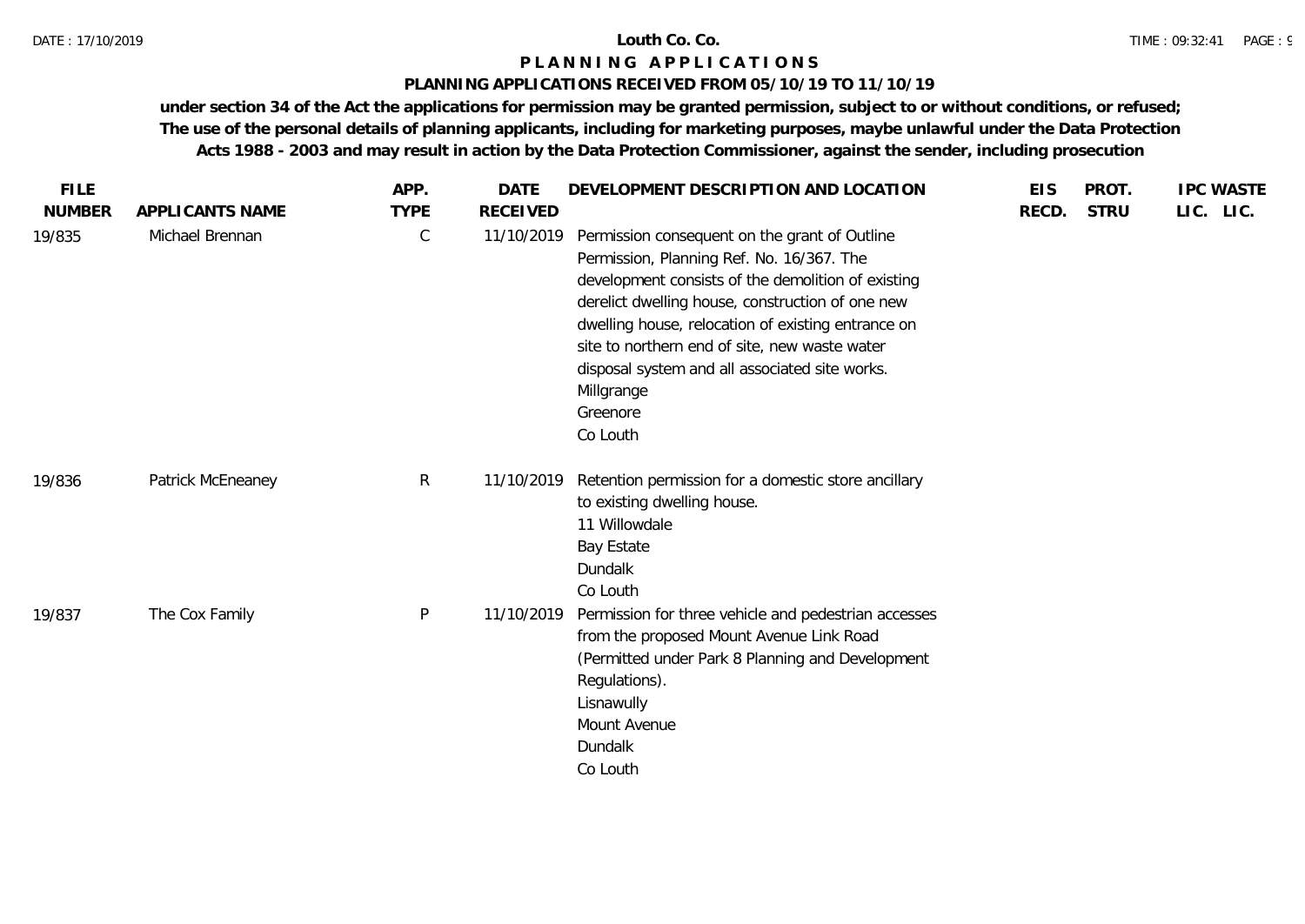## **PLANNING APPLICATIONS RECEIVED FROM 05/10/19 TO 11/10/19**

| <b>FILE</b> |                   | APP.        | DATE       | DEVELOPMENT DESCRIPTION AND LOCATION                                                                                                                              | EIS   | PROT. | <b>IPC WASTE</b> |
|-------------|-------------------|-------------|------------|-------------------------------------------------------------------------------------------------------------------------------------------------------------------|-------|-------|------------------|
| NUMBER      | APPLI CANTS NAME  | <b>TYPE</b> | RECEIVED   |                                                                                                                                                                   | RECD. | STRU  | LIC. LIC.        |
| 19/838      | Thomas McGuinness | R           | 11/10/2019 | Retention of the existing building (and stores) and<br>retention of the use of said building for retail at<br>ground floor and residential at first floor and all |       |       |                  |
|             |                   |             |            | associated site development works.                                                                                                                                |       |       |                  |
|             |                   |             |            | 131 Castletown Road                                                                                                                                               |       |       |                  |
|             |                   |             |            | Dundalk                                                                                                                                                           |       |       |                  |
|             |                   |             |            | Co Louth                                                                                                                                                          |       |       |                  |
|             |                   |             |            |                                                                                                                                                                   |       |       |                  |